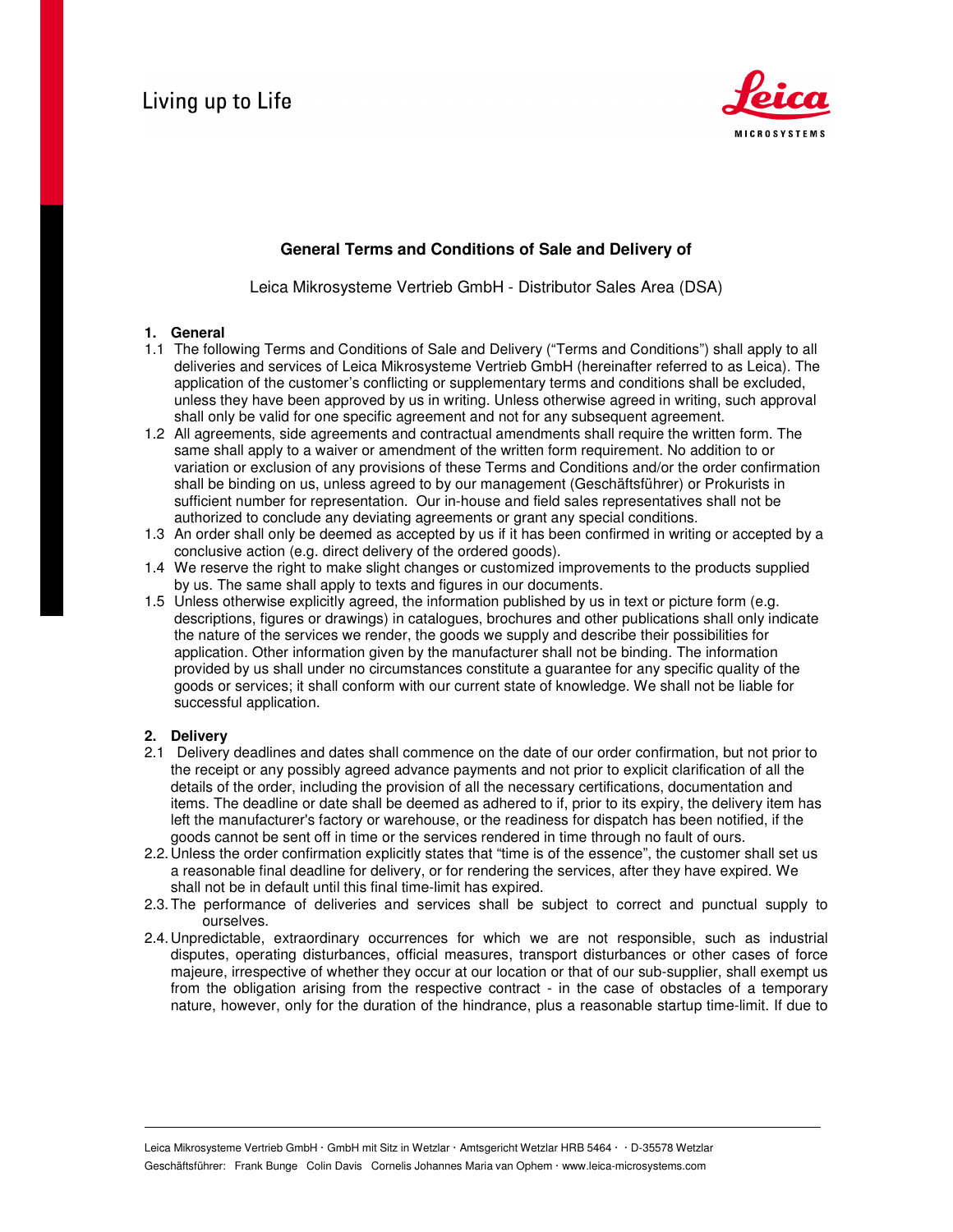

### page 2/5

occurrences of this kind the delivery should subsequently become impossible or unreasonable for one of the parties, both parties shall be entitled to rescind the contract.

- 2.5. We shall not be liable for damages due to delay caused by slight negligence.
- 2.6. We shall be authorized to make partial deliveries, provided they are reasonable for the customer. Partial deliveries shall be invoiced separately.

### **3. Prices**

- 3.1 Unless a fixed price has been agreed upon in writing by the parties, the calculation of the price of the goods sold by us to the customer shall be determined by our binding price lists as of the date of delivery.
- 3.2 All our prices shall be in Euro, net and plus VAT (if applicable) in the legally stipulated amount. Unless otherwise explicitly agreed, the customer shall also bear all additional fees, public charges and customs duties. Unless otherwise agreed in writing, we shall not remunerate for or accept the return of special packaging material.

### **4. Shipment, transfer of risk**

- 4.1 Unless otherwise agreed, the delivery shall be effected EXW (Incoterms 2000).
- 4.2 The risk shall be transferred upon notifying the customer of the readiness for shipment. After transfer of the risk, the warehouse costs shall be borne by the customer.

### **5. Insurance**

5.1 All deliveries shall be insured by the customer to the normal extent against transport risks, unless Leica is instructed to arrange for insurance at the expense of the customer.

### **6. Payment**

- 6.1 Payments shall be rendered in Euro  $(€)$  and shall be postage paid and free of expense. They shall only be paid to the paying agents named by us. Checks shall only be accepted if a special agreement has been made and shall not be valid as payment until their encashment. The customer number, invoice date and invoice number shall be quoted in all payments.
- 6.2 Standard payment terms should be 'Irrevocable Letter of Credit at Sight' or 'Full Advance Payment' unless different payment terms are shown explicitly on this document.
- 6.3 Should the payment deadlines be exceeded, we shall be entitled to charge interest to the amount of 8% per annum above the base rate as published from time to time by the Deutsche Bundesbank pursuant to Article 247 BGB [German Civil Code].

### 7. **Retention of title**

- 7.1 We shall retain title of the goods sold and delivered by us to the customer (goods subject to retention of title) until all claims and subsidiary claims arising from the business relationship with the customer for whatever legal reason have been paid, including future claims and conditional claims, also from contracts concluded at the same time or at a later date. This shall also be valid if payments are rendered for specially designated claims. Should criteria exist, justifying the assumption that the customer is unable to pay or that this is threatened, we shall be entitled to rescind the contract without notice and demand surrender of the goods.
- 7.2 The customer shall only be entitled to resell the goods subject to retention of title within the scope of proper business operations and provided that it is not in default. Any other disposal of the goods subject to retention of title shall not be permissible. The customer shall immediately report any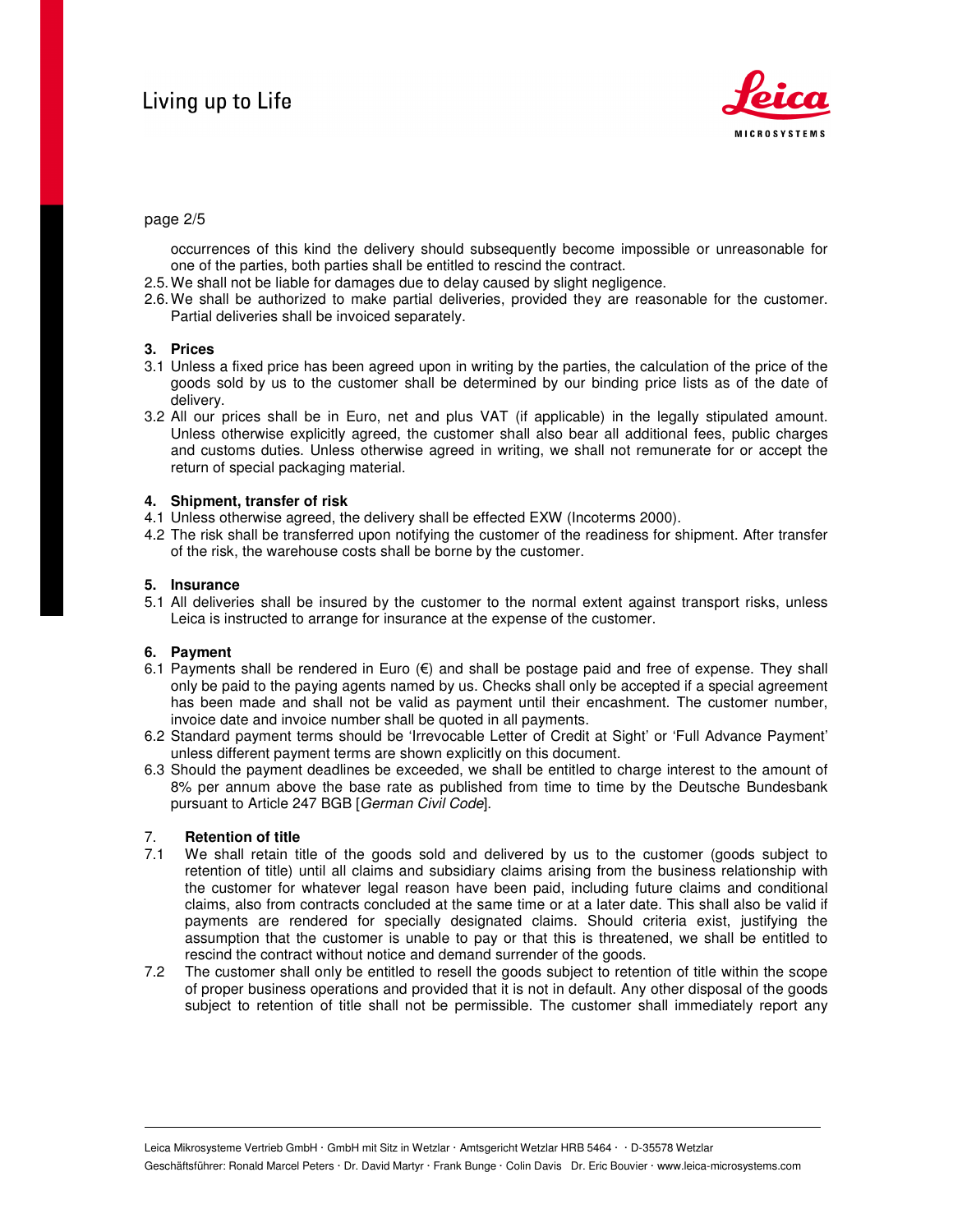

# page 3/5

pledges undertaken by a third party or any other access to the goods subject to retention of title. All intervention costs shall be born by the customer, insofar as they cannot be collected from the third party (opponent of the third party action against execution) and the third party action against execution has justifiably been filed. Should the customer grant his purchaser respite for the purchase price, he shall then retain the title of the goods subject to retention of title at the same conditions under which we retain our title for the delivery of the goods subject to retention of title; however, the customer shall not be obligated also to retain the title with respect to future claims against his purchaser. Otherwise the customer shall not be entitled to resale.

7.3 The customer hereby assigns its claims under the resale of the goods to us, and we hereby accept such assignment. The customer is granted the revocable authorization to collect in trust the claims assigned to us in its own name.

We shall be authorized to revoke the authorization should the customer fail to meet his due obligations to pay arising from his business connection with us, or should circumstances become known to us, that would be capable of reducing the customer's credit worthiness considerably. Should the prerequisites for exercising the right of revocation be given, the customer shall inform us immediately, at our request, of the assigned claims and their debtors, provide all the information necessary for collecting the claims, hand us over the pertaining documentation and inform the debtor of the assignment. We ourselves shall also be authorized to inform the debtor of the assignment. The customer shall not otherwise be entitled to assign the claims. [This prohibition of assignment shall not apply in the case of an assignment by way of genuine factoring, that we are notified of and for which the factoring proceeds exceed the value of our secured claim. Our claim shall be due for payment immediately after the factoring proceeds are credited.

- 7.4 Should the realizable value of the securities exceed all of our claims by more than 10%, we shall release securities to such extent.
- 7.5 For as long as we have the retention of title to our deliveries, the customer shall insure the products delivered to him sufficiently at his own expense against theft, fire, water and other similar cases and provide us evidence of an insurance of this kind at our request.
- 7.6 In the case of deliveries to other jurisdictions in which the foregoing provisions governing the retention of title do not have the same security effect as in Germany, the customer shall do everything to create equivalent security rights for us without undue delay. The customer shall cooperate in all measures such as registration, publication etc., that are necessary and/or beneficial to the validity and enforceability of such security rights.

### **8. Liability for defects**

- 8.1 We shall not be liable for improper or inappropriate use, in particular for excessive load, incorrect assembly or incorrect application by the customer or third parties, extraordinary external influence, natural wear and tear, or incorrect and negligent treatment and handling, particularly by untrained personnel.
- 8.2 The customer undertakes to check the completeness and orderliness of the goods sold and delivered by us to the customer carefully, immediately after they have arrived – even if samples have previously been sent. Customer's rights in case of defects of the goods shall require that it inspects the goods upon delivery without undue delay and notifies us of any defects in writing or by fax and without undue delay, but no later than 10 workdays following delivery; hidden defects must be notified to us in writing or by fax without undue delay upon their discovery. This shall also apply for excess-deliveries.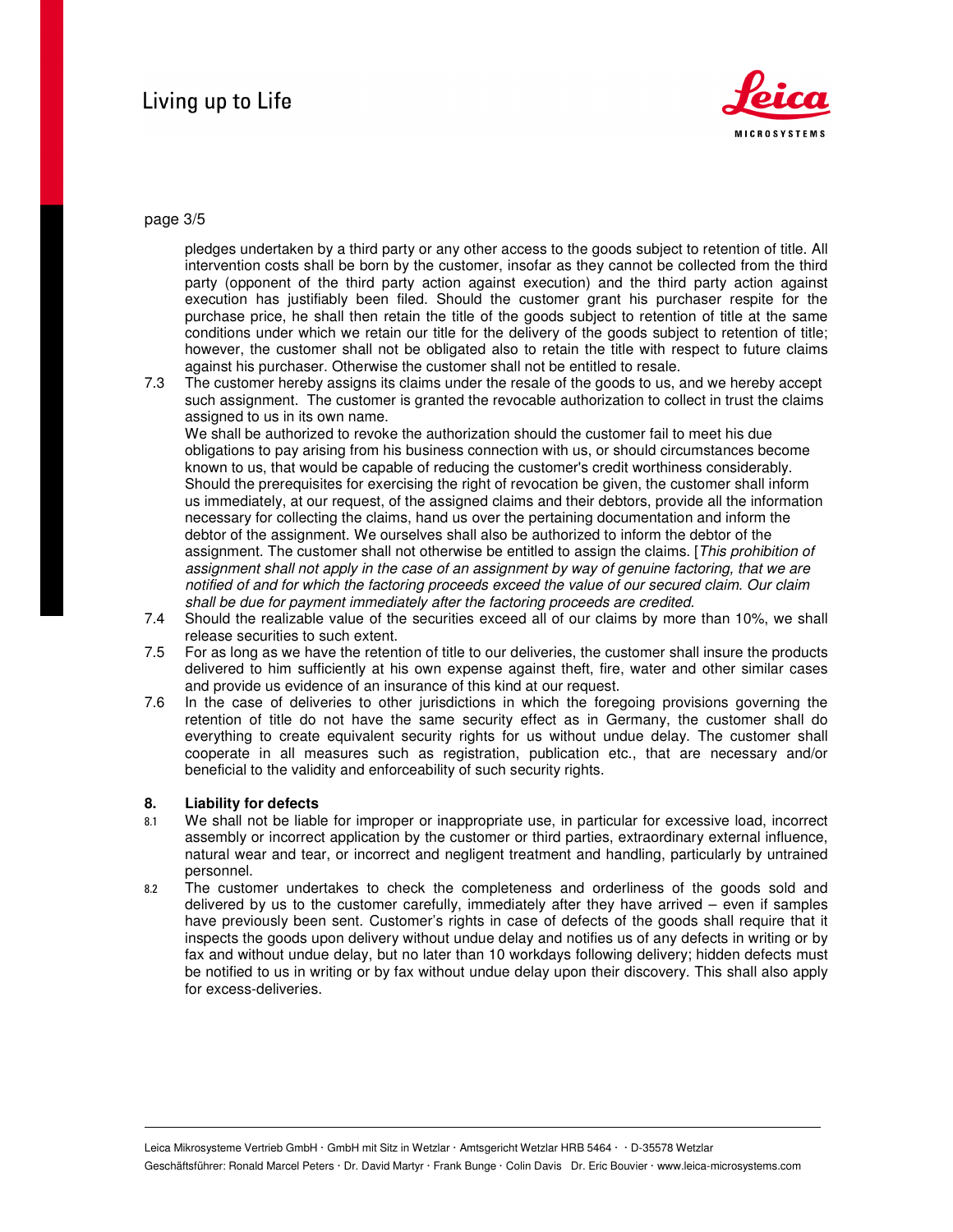

# page 4/5

- 8.3 If the customer accepts a defective item although he is aware of the defect, he shall only be entitled to the claims and rights for defects if he reserves these claims and rights for defects at acceptance.
- 8.4 For claims of the customer due to defects of the delivered goods we shall hold liability for 1 year, commencing at the time of delivery. The liability for defects of title in accordance with the legal regulations shall remain unaffected. The liability for damages due to defects shall be subject to No. 9. A shorter, legal or separately agreed period of limitation shall remain unaffected.

# **9.** Liability for damages **9.1** We shall be liable in

- We shall be liable in accordance with statutory law insofar as the customer asserts claims for damages or compensation of expenses (hereinafter referred to as claims for damages) caused by intent or gross negligence - including intent or gross negligence of our representatives, or persons employed for fulfilling an obligation. In addition, we shall hold liability in accordance with statutory law for damages caused by a breach of material contractual obligation, and also in cases of injury to life, body or health and insofar as we have accepted guarantees.
- 9.2 Our liability for damages caused by a breach of a material contractual obligation shall be restricted the amount of the typically foreseeable damage, except in cases of wrongful intent or gross negligence, or where liability is held for damage to life, body or health, or accepted guarantees.
- 9.3 Otherwise, the liability for damages shall be excluded irrespective of the legal nature of the asserted claim. In this respect, we shall not be liable, particularly, for consequential damages, such as e.g. lost profit or any other financial losses of the customer.
- 9.4 The above liability restrictions shall apply likewise for the customer's claims to the compensation of expenses. Claims of the customer such as these shall be restricted however, deviant from 9.2, to the amount of the interest that he may have in fulfilling the contract.
- 9.5 Claims for damages asserted against us, for whatever legal reason, shall lapse within two years as from the legally regulated commencement of the period of limitation, but at the latest upon delivery of the item. A shorter legal or separately agreed period of limitation shall remain unaffected.
- 9.6 Insofar as our liability is excluded or restricted, this shall also apply to the personal liability of our personnel, representatives and persons employed for fulfilling an obligation.
- 9.7 The limitation of liability as set out above shall not apply to any liability under the German Product Liability Act.

### **10. Return consignments**

- 10.1. Return consignments beyond our liability of No. 8 and 9 shall require our prior consent. Return consignments that have not been agreed with us, shall be returned to the customer. The costs thereby incurred shall be borne by the customer. The act of taking back alone shall not mean that an obligation to take back has been accepted.
- 10.2. A return consignment that is not based on obligations or exercising rights shall always be excluded for goods deviating from the normal design that have been produced or changed as ordered, or provided with a company label or other sign of the customer, or if they are no longer brand-new or were delivered more than 4 months ago.
- 10.3. Spare parts delivered in accordance with the order shall not be taken back as a general rule. For return consignments, it shall be mandatory to quote the invoice number, invoice date and customer number.

### **11. Assignment of claims, setoff, right of retention**

11.1. Claims of the contractual party may only be assigned with our written consent.